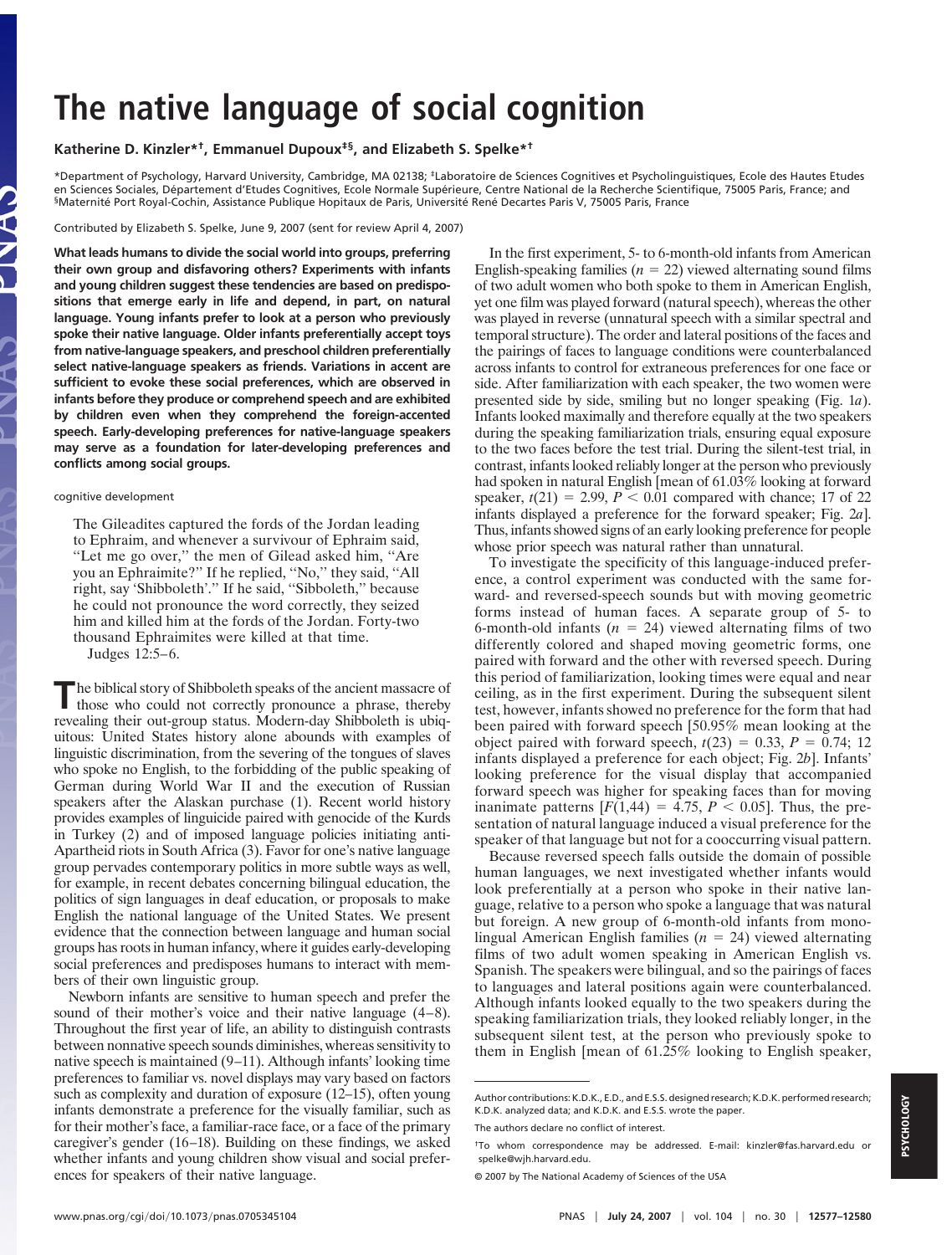

**Fig. 1.** Example displays for the social preference experiments. (*a*) Five- to 6-month-old infant looking time procedure. (*b*) Ten-month-old infant toy choice procedure. (*c*) Five-year-old child friendship choice procedure. In all experiments, the order and positions of native and nonnative speakers and the pairings of speech conditions with faces were counterbalanced.

 $t(23) = 2.65, P < 0.01$  compared with chance; 19 of 24 infants displayed a preference for the English speaker; Fig. 2*c*]. Thus, infants prefer to look at a person who previously spoke in their native language to one who spoke in a foreign language.

social preferences more clearly. In the next experiment, we presented 10-month-old infants living either in monolingual Englishspeaking households in Boston ( $n = 16$ ) or in monolingual Frenchspeaking households in Paris ( $n = 16$ ) with alternating films of one monolingual French- and one monolingual English-speaking adult (Fig. 1*b*). On each of four test trials, the adults first spoke in their

Although looking-time measures allow tests of social sensitivity early in infancy, measures of social exchange may reveal children's



**Fig. 2.** Looking preferences by 5- to 6-month-old infants for adult speakers of their native language. Infants looked longer at silent human adults who previously spoke in the infants' native language played naturally rather than in reverse (*a*), in the infants' native language rather than a foreign language (*c*), or in the infants' native language with a native accent rather than a foreign accent (*d*). (*b*) Infants showed equal looking at silent moving geometric forms previously paired with the forward- vs. reverse-speech streams.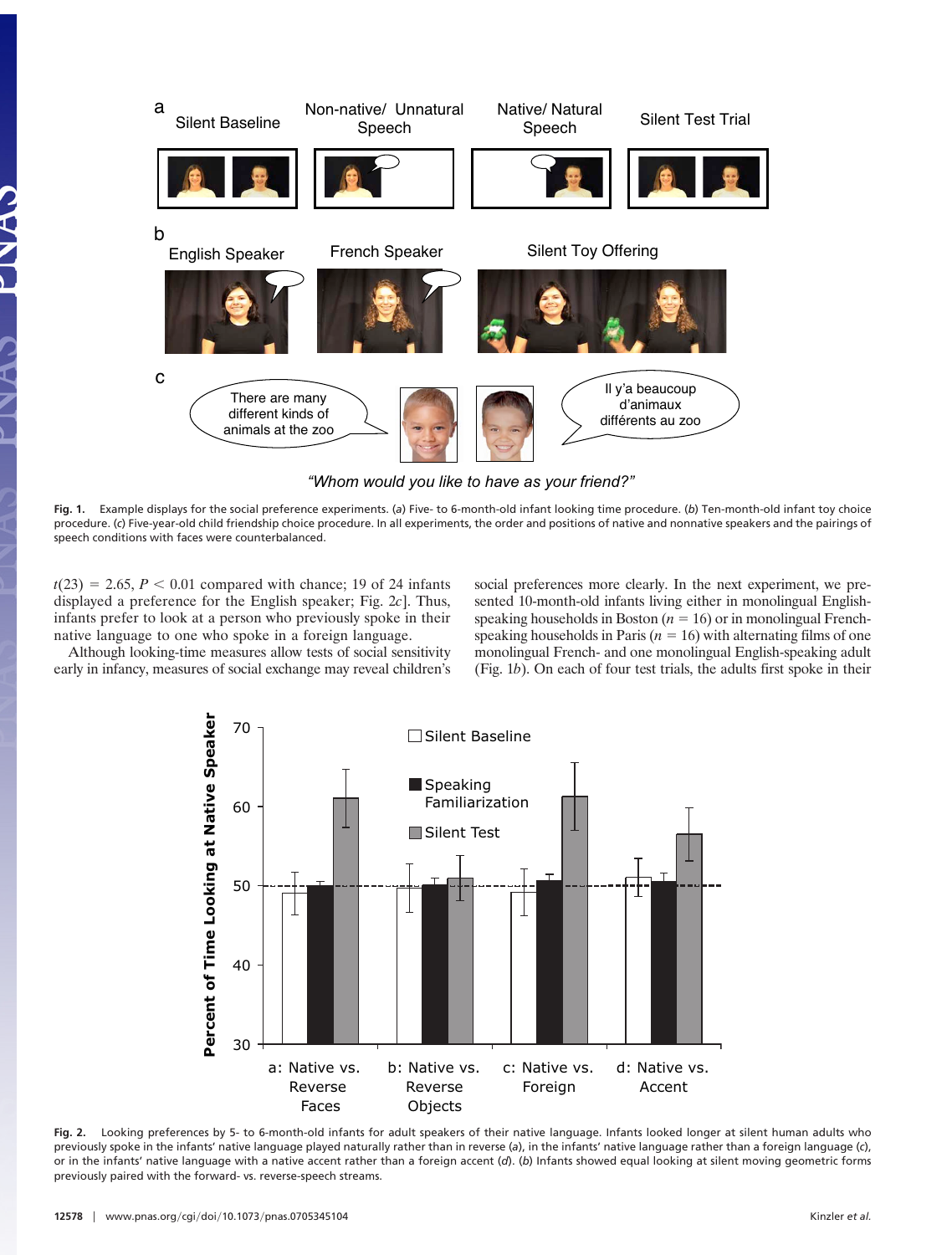

**Fig. 3.** Social preferences by 10-month-old infants and 5-year-old children for adult speakers of their native language. (*a*) French and American infants preferentially selected a toy offered by a person who previously spoke in their native language. (*b Left*) American children chose to be friends with a child who previously spoke English ratherthan French. (*b Right*) American children chose to be friends with a child who previously spoke English with a native accentrather than a French accent.

native language, in alternation, and then appeared side by side, smiling and silent, as each adult introduced and offered an identical toy, silently and in synchrony, to the infant. As the filmed offering ended, real versions of the toys appeared on a table within the infants' grasp, giving the illusion that the toys emerged from the screen, and infants' manual choices were measured. Infants in Paris reached more for the toy offered by the French speaker  $[F(1, 15)] =$ 12.00,  $P < 0.01$ , whereas those in Boston reached more for the toy offered by the English speaker  $[F(1, 15) = 5.87, P < 0.05]$ , a significant interaction  $[F(1, 30) = 17.09, P < 0.001; Fig. 3a]$ . At 10 months, infants preferentially engaged with a silent person who previously spoke in their native language, relative to a person who spoke in a different language, even though the two possible interactions were identical and nonlinguistic in nature.

In an additional experiment, we tested whether older children's explicit social preferences are influenced by a speaker's language. On each of eight trials, 5-year-old children in monolingual English families  $(n = 8)$  viewed photographs of two unfamiliar children while hearing each person speak in French or English (Fig. 1*c*). Both the faces and the lateral positions associated with each language were varied across trials and counterbalanced across children. After hearing both people speak, children were asked whom they would rather have as a friend. Children chose the child paired with English over the child paired with French speech  $[t(7) =$  $6.78, P < 0.001$ ; Fig. 3*b Left*]. Thus, language influenced the explicit social preferences of these young children.

Together, these experiments provide evidence for an earlydeveloping social preference for members of one's native language group compared with members of a foreign language group. One remaining question concerns the status of people who speak the child's native language but do so with a foreign accent. Are such people favored as native speakers or disfavored as foreign speakers, despite their use of the native language? We asked this question of both infants and children. Following the method of the previous preferential-looking experiments, 5- to 6-month-old infants from monolingual families in Paris and Boston  $(n = 24; 12$  in each location) were presented, in alternation, with films of one speaker with a native accent and one speaker with a foreign accent whose speech was judged by adult native listeners to be comprehensible. The same two speakers were shown speaking French to the infants in Paris and English to the infants in Boston; because one was a

native speaker of English and the other of French, the pairing of accents (native vs. foreign) and speakers was counterbalanced across the two infant samples. Although infants looked maximally and equally at the speakers during the speaking familiarization trials, they preferred the speaker with the native accent to the speaker with the foreign accent in the subsequent silent test [mean of 56.5% looking to native speaker,  $t(23) = 1.94$ ,  $P < 0.05$ ; 18 of 24 infants preferred the native speaker; Fig. 2*d*]. Finally, following the method of the previous friendship-choice experiment, a new group of 5-year-old children in Boston  $(n = 8)$  was presented with photographs of children's faces paired with voices in either American- or French-accented English. Children tended to choose the child with the American accent as a friend  $[t(7) = 12.8, P < 0.001]$ , preferring that person as strongly as those who had viewed faces paired with different languages (Fig. 3*b Right*). This preference did not stem from a failure to comprehend the foreign-accented speech, because a separate group of 5-year-old children from the same population  $(n = 8)$  showed high comprehension of both the native- and the foreign-accented speech (100% comprehension for the native speech; 87% for the foreign speech; four of eight children responded 100% correctly for the foreign-accented speech).

Research on adults underscores the importance of accent as a social-category marker. Among speakers of the same language, accent may mark an individual's social class, ethnic group, and regional identity; adults tend to attribute more positive qualities to a person who speaks with a dominant or native accent to others whose speech is comprehensible but signals membership in a different social group (19). The present research suggests that a preference for speakers with a native accent begins to emerge in prelinguistic infants, and that it influences the social choices of young children who have little explicit understanding of the circumstances that would lead other people to speak comprehensibly but distinctively.

Although much remains to be learned about the origins and development of social categories and preferences, our findings support three suggestions concerning the nature and development of social group preferences. First, language provides a cue to social preferences, even in infants who have not begun to produce or understand speech. Second, the tendency to favor otherwise unfamiliar members of one's own social group begins to emerge early in human life and well before children begin to learn about the nature